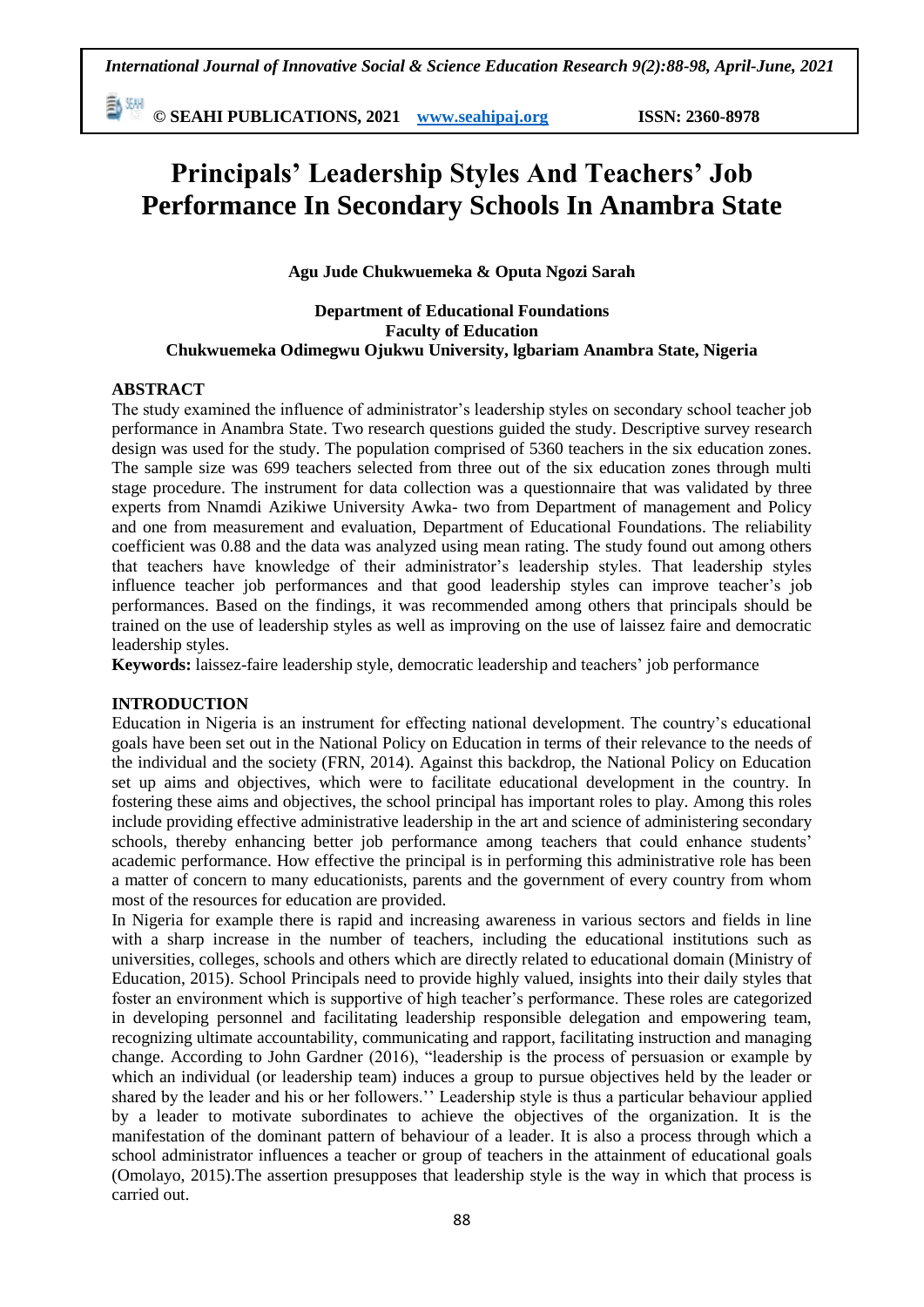Leadership style encompasses how they relate to others within and outside the organization, how they view themselves and their positions and to a large extent whether or not they are successful as leaders. If a task needs to be accomplished, how does a particular leader set out to get it done? If an emergency arises, how does a leader handle it? If the organization needs the support of the community, how does a leader go about mobilizing it? All of these depend on leadership styles. Chrislip and Larson (2015), outlined four styles of leadership as follows Autocratic- Autocratic leaders insist on doing it all themselves. They have all the power, make all the decisions, and don't often tell anyone else about what they are doing.

Managerial- The Leader who sees himself as a manager is concerned primarily with the running of the organization. Where it's going is not an issue, as long as it gets there in good shape. He may pay attention to relationships with and among staff members, but only in the service of keeping things running smoothly.

Democratic- A democratic leader understands that there is no organization without its people. He looks at his and other's positions in terms of responsibilities rather than status, and often consults in decision making.

Laissez Faire- This leader tries to allow everyone in the organization work in their own way and pace without intervention. He believes that everybody knows what he or she is doing and should work without supervision. He has trust on the experience and performance of his subordinate and therefore allows them to work on their own.

However for the purpose of this study democratic, and laissez faire leadership styles will be used. Successful school principals have been thought to be effective leaders with unique leadership attributes, due to the different styles that are used in their administrative process. In supporting the notion that a leader clarifies and sets goals together with the subordinates and properly communicates to them, delegates duties to them according to their abilities, skills, knowledge and experience, helps the subordinates to find the best part for achieving the desired goals, defines positions and task roles by removing barriers to performance and promotes group cohesiveness and team effort and increase personal opportunities for satisfaction and improved work performance by reducing stress, making external controls and peoples expectation clearer. Ayodele, (2014) opined that the behaviour of the leader is acceptable to the subordinates only if they continue to see the leader as source of personal opportunities to improve performance and satisfaction.

Therefore it is imperative that they learn and understand the importance of the styles that enhance positive performance in the schools. As such, leadership styles occupy an important position in school administration as the way principals use them is the only guarantee for the achievement of educational goals. Meindl (2016) argued that teacher's performance is determined by the workers level of participation in the day to day running of the organization. He asserted that variables of teachers' performance such as effective teaching, lesson note preparation, effective use of scheme of work, effective supervision, monitoring of students. Work and disciplinary ability are virtues which teachers should uphold effectively in the school system. In this regard, the teacher's performance could be measured through annual report of his/ her activities in terms of performance in teaching, lesson preparation and lesson presentation, mastery of subject matter, competence, teachers' commitment to job and extra-curricular activities. Other areas of assessment of the teacher's performance by the principal include supervision of teachers' and students' works, motivation; school plant management and discipline of the students for greater productivity. Therefore this study looks into leadership styles of principals and teachers' job performance in secondary schools in Anambra State with a view of making useful recommendations.

# **Statement of the Problem**

In the past few years there have been myriads of administrative problems confronting then secondary school educational system in Anambra State with special emphasis on the performance of teachers. But observations have shown that there seems to be poor application of principals' leadership styles which have led to poor teacher's job performances in secondary schools in Anambra State. This can be seen in the areas of autocratic attitude of some principals, dilapidated structures around and within the school premises, heaps of damaged equipment that are no more in use and increase of indiscipline among students in addition to outburst of occultism among students. In some cases inadequate funding, inadequate facilities, poor instructional supervision have been noticed in addition with conflict among teachers and principals among others. As a result of this some teachers have become non-challant in execution of their duties and many seeing their job as a waiting place for a better job.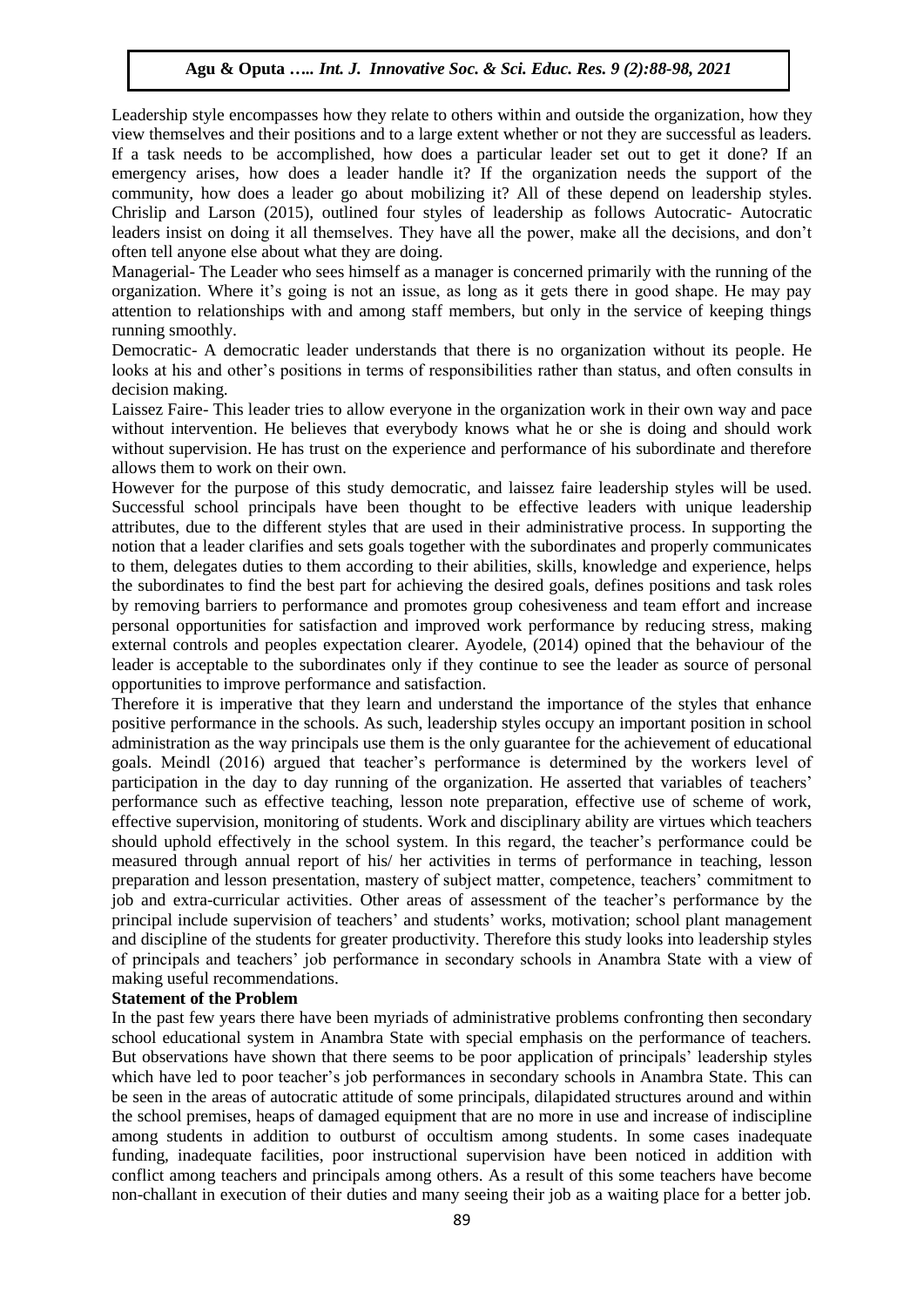Generally this has affected the outcome of students' results in schools especially in external examinations. The researcher therefore embarked on this study to investigate leadership styles of principals and teachers' job performance in secondary schools in Anambra State.

# **Purpose of the Study**

The purpose of this study is to investigate the influence of principals' leadership styles on teachers' job performance in public secondary schools in Anambra State. Specifically the study will seek to investigate:

1.To determine the influence of laissez-faire leadership style influence teachers job satisfaction in secondary schools in Anambra State.

2.To establish the influence of democratic leadership style influence teachers job performance in secondary schools in Anambra State

## **Significance of the Study**

The findings of the study if implemented will be beneficial to school principals, teachers, parents, students, and government and future researchers. The findings of this study will be beneficial to school principals because it will hopefully expose them to various leadership styles they can use to improve the performance of their teachers. Teachers on the other hand through the findings of this study will know what to expect from their principals in terms of leadership styles and how to cope and respond to their leadership styles for better performance in their duties. Parents will also benefit when teachers are being motivated in the sense that the students they sent to the school will be doing well and also the money spent on them will not be in vain.

Moreover parents will also know the leadership styles they will look out for in school principals that will improve teachers' performances before sending their students in those schools. Students also will benefit from the findings of this study as they will discover the principals leadership styles that could make their teachers to teach them well in their various schools and those that could make their performances low. The government also stands to benefit from the study as the findings will provide them with vital information that will help them in know the areas they can organize conferences and seminars to help in improving the leadership behaviours of their school principals. Future researchers who intend to undertake related study on influence of principals' leadership style *on* teacher job performance will hopefully find the study useful. Literature reviewed as well as findings from the study will present them with vital information that will adequately guide their research.

# **Scope of the Study**

This study shall cover all the public secondary schools in Anambra State. It also covered principals' leadership style and teachers' job performances.

# **Research Questions**

The following research questions will guide the study:

1.In what way does laissez-faire leadership style influence teachers' job performance in secondary schools in Anambra State?

2.What is the influence of democratic leadership on teachers' job performance in secondary schools in Anambra State?

# **Administration**

Mgbodile (2005) defined administration as the arrangement of the human and material resources and programmes and systematically using them to achieve the articulated goals. His idea agrees with Edem (2012) who views administration as involving the planning and organization of activities and resources aimed at the goals of an organization. As enunciated by Edem, these activities include planning, organization, coordination and control of human and material resources towards attainment of pre- determined goals. To the researcher, therefore administration is the management of available resources for the achievement of organizational goal.

#### **Leadership Styles**

Every leader in every organization performs certain roles/tasks for the smooth running of the organization and improvement of organizational performance. As a result, Ezeuwa (2005) sees it as the act of influencing people so that they strive willingly and enthusiastically towards the accomplishment of goals. In the same manner, Ukeje (2009) observes that leadership means influencing people to work willingly with zeal towards the achievement of the corporate goals. A leader cannot work alone; he must have people to influence, direct, carry along, sensitize and mobilize towards the achievement of the corporate goal. The manner that leader performs these roles and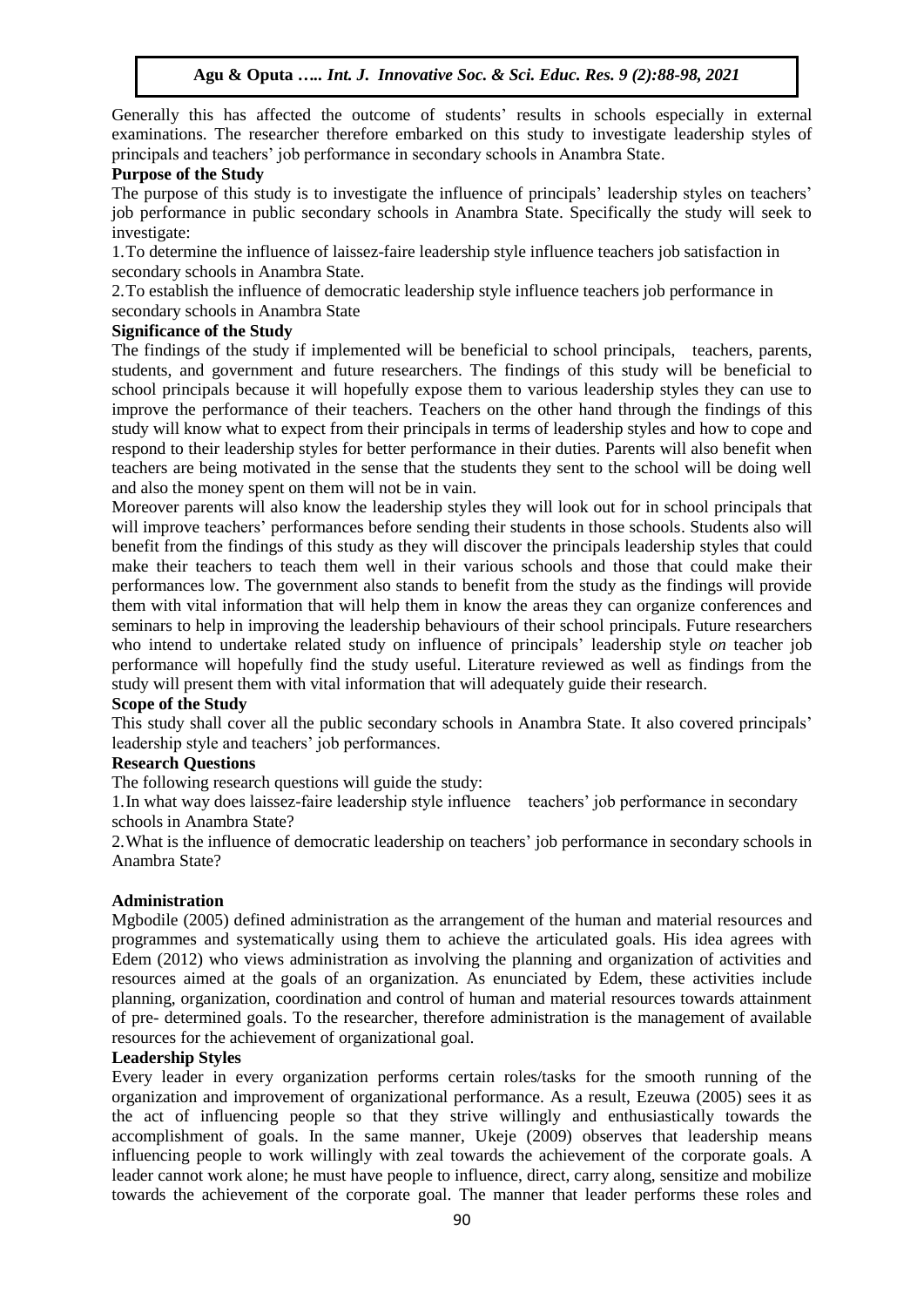directs the affairs of the organization is referred to as his/her leadership style. Leadership style therefore is the way a leader leads. Some leaders are more interested in the work to be done than in the people they work with while others pay more attention to their relationship with subordinates than the job. Whether a leader emphasizes the task or human relations is usually considered central to leadership style. (Chandan, 2012) define leadership style is the ingredient of personality embodied in leader s that causes subordinates to follow them. (Okumbe, 2008) on the other hand defines leadership styles is particular behaviors applied by a leader to motivate subordinates to achieve the objectives of the organization. The school principal is in a unique position as the manager or administrator who controls schools" resources for the purpose of achievements educational goals and can accelerate the process of schools development or can demolish the progress of education (Oyedeji, 2008 & Adeyemi, 2014).As such; a leadership style occupies an important position in school management. Leaders express leadership in many roles. These, among others, are: formulating aims and objectives, establishing structures, managing and motivating personnel and providing leadership (Daresh 2012). The leadership style leaders choose to perform the above mentioned roles will determine whether they will accomplish the task at hand and long-term organizational goals or not, and whether they will be able to achieve and maintain positive relationships with staff (Mazzarella & Smith 2009).

#### **Teacher Job Performance**

According to Casting (2016) job performance can be seen as execution, conduct, compliance or conformity with stated decisions or directives issued by a super-ordinate or demanded by a job. This shows that performance of any job must be according to the pattern set performing such tasks. Chandan (2012) opined that teacher job performance is a judicious devotion and dedication to the achievement of standards within and outside the school setting. Chandrasekar (2011) discovered that workplace environment impacts on teachers job performance positively and negatively and if the environment is tense the teachers get demotivated and their performance also affected. Therefore poorly designed work patterns, unsuitable authorities, lack of appreciation and lack of personal decision making opportunity also impact on teacher job performance.

According to Cambell (2015) job performance can be seen as an individual level variable or something a single person does. Therefore an employee's performance is determined during job performance interviews. Cambell (2015) purposed factor model of performance based on factor analytic research that attempts to capture dimension of job performance existent across all jobs

- 1. The first factor is task specific behaviours.
- 2. Non task specific behaviour.
- 3. Written and oral communication tasks.

An individual performance can also be assessed in terms of effort or day to day activities. To the researcher therefore teacher job performance can simply mean the way teachers perform their teaching tasks or jobs.

# **Secondary School Education**

Fafunwa (2008) defines Secondary School education as any education given between the ages of twelve to twenty (12-20). It has also been defined as all schooling of adolescents, but this was not acceptable to many because of disagreement as to what age to include. A complete definition according to Kronenbery (2008) must include these as well as a statement of aim, functions, services and subjects taught. In addition, he stated that Secondary Schools are of various types, there was no uniform type of Secondary Schools as each reflects local characteristics and needs of the youths attending it. All these types are similar in many respects and there are features common to them all such as organization, Sex, Curriculum, Control and Support.

To achieve the objectives of secondary education, government planned that Secondary School education should be six years duration and be given in two stages: a Junior Secondary School stage and a Senior Secondary stage - each being 3 years duration.

#### **Theoretical Framework**

This study is anchored on the transformational leadership theory.

#### **Human Relations Theory**

Human Relations Theory states that in addition to finding the best technological strategies to improve output, it was beneficial for administration to consider the human elements in the organization. The human relations theory was propounded by Mary Packer Follet (1868-1933). The theory was concerned with the human problems encountered in organizations such as welfare, motivation,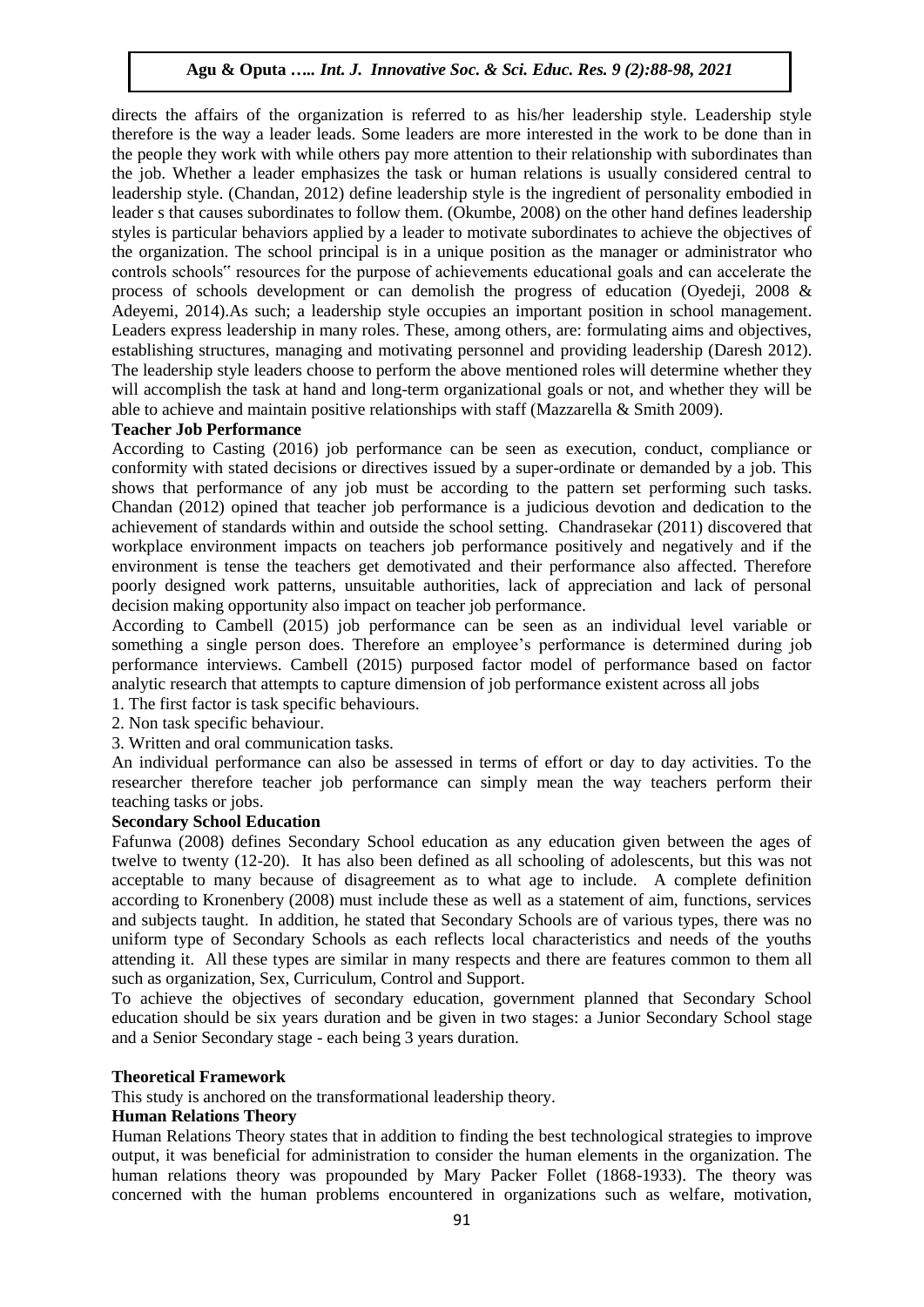retirement benefits among others and therefore concluded that such problems can only be minimized when there is co-operation among workers. Based on this, she developed four organizational principles, all of which center on co-ordination: coordination by direct contact with the people concerned, coordination in the early stages, coordination as the reciprocal relation of all the factors in a situation, and coordination as a continuing process. The human relations theory has its central idea that the human factor is very important in the achievement of organizational goals. The proponent of this theory holds the view that workers will achieve better if their personal welfare was taken into consideration. Human relations theory is related to the present study because it buttress the fact that the administrative arm of any organization especially the school should consider the welfare of the employees as utmost importance.

# **Theoretical Studies**

# **Behavioural Theory of Teacher Job Performance**

The central theme in these theories is that teacher's performance refers to the overall response of the teachers to matters and responsibilities designated relating to administration of schools. One of the theories is that of involvement theory. Involvement refers to reactions which teacher's exhibit based on kinds of decision approaches used by the principals in matters relating to school administration. This involvement may be positive or negative. Positive involvement may also be inform of support, co-operation and high level of commitment such as when teachers have strong belief in the value for which the school stands (the school objective) while the negative involvement are individual job performance and alienation characterized by hostile feelings by teachers.

1.In another theory, the tenets of compliance (performance) in organization are as follows-

2.Compliance is determined more by social norms, than by physiological factors.

3.Non-economic rewards are all important in motivating workers.

4.Workers usually react as a group rather than individual.

5.Communication is extremely important and involves both formal and informal aspects to obtain and sustain teachers' compliance.

6.Shared decision-making is the most important facilitator of teacher's commitment to schools decisions.

7.Effectiveness in decision will be accepted by teachers but will be determined by the degree to which the principal has and exercise legitimate authority.

Teacher's compliance (performance) may then be said to depend on what the principal does at school, or decision making skills adopted by the principal in school administration. This may be inform of support, co-operation, respect, high commitment,, alienation, law commitment or any other positive or negative response by members of teachers in return to the principal's decision-making skills.

# **Teachers' compliance to principal's leadership styles**

The following are ways teachers respond to principals' leadership styles-

**Conformity –** The teachers completely accept all the principal's directives. This represents total adherence to the principal's instructions and values. The teacher accept responsibilities assigned to him by the principal or his delegates and finishes jobs satisfactory and on time.

**Rebellion –** The teacher completely reject the principal's directives. He also tries to overwhelm his fellow teachers to show absolute disobedience to the principal's directive and even to his other job responsibilities. The complication of such compliance is highly negative and is detrimental to school growth. The rebellions, extremely individualistic person cause the school administration to crumble by thwarting every progressive directives and is more likely to seek for transfer or be transferred by the principal's efforts. This is more likely to result in conflict situations.

**Creative Individualism –** This manner of compliances is seen as one in which the teacher accepts the principals important directives, constructive advice and neglects those that are trivial or inappropriate. Obviously, this distinction is difficult to make.

# **Hierarchy of Authority and Procedural Roles**

The objectives guiding the theory are the need to depersonalize work task at every level of management; the second objectives is the need to achieve efficiency and high productivity. One characteristic of bureaucracy school is the hierarchy of authority, that is every teacher or worker in the school organization is responsible to a supervisor officer. Bureaucracy has a system of rules covering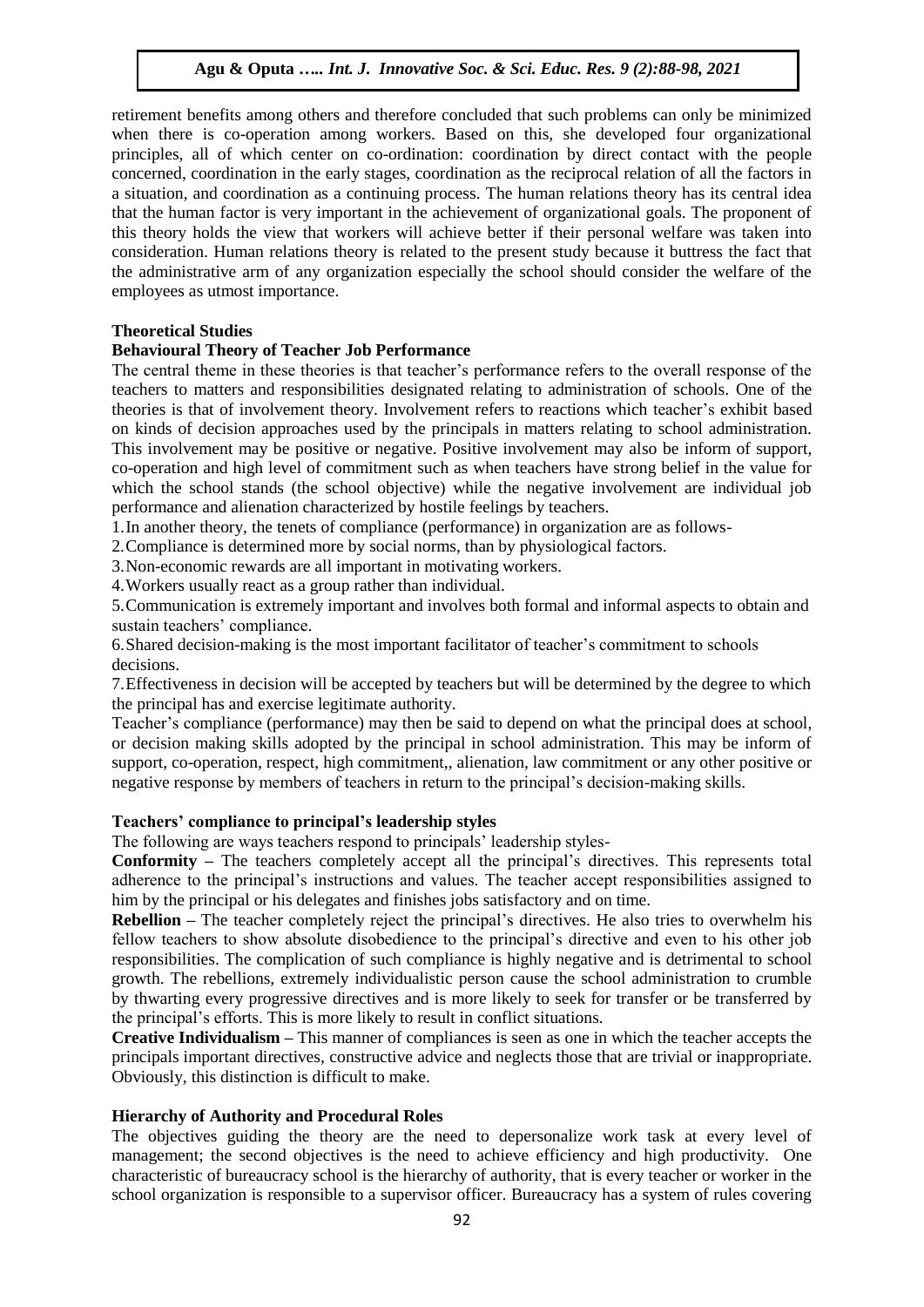the rights and duties of the staff. It protects workers from arbitrary dismissal. One major function of the theory is to bring out efficiency in the workers and to ensure high productivity in the school system. It also helps to achieve co-ordination of efforts of the workers that is teachers at the top given power to organize. However, the modern educational administrator needs the use of relevant organizational theories and techniques to be able to manage the modern complex educational institution successfully. The tasks of educational administrator have become increasingly complex, the effective manager or school head needs a theoretical understanding of sociology and psychology of large. The theory of bureaucracy is very much indispensible for proper running of schools in Anambra State. If the school authorities should according to the theory specialization of labour, teacher should be assigned.

The school head should ensure and maintain hierarchy of authority. Every teacher and workers within the school should know who they are answerable to. This will go a long way to maintain order and discipline in the school. The school head should also according to the theory of bureaucracy ensure that rules and due procedures are followed in their school to avoid confusion and anarchy. In addition, head teacher or proprietor and their team should make sure the other non-academic workers put in the best in other to achieve efficiency and high productivity. It is my belief that if the school authorities adopt this theory in their respective schools, the management of their schools will be highly enhanced and effective.

#### **Empirical Framework**

Oluka (2014) investigated the relationship between principals' leadership style and teachers' level of co-operation and compliance in schools in Abia State. The study used the descriptive survey research design and was centered on four research questions. The population of the study was 4510 people comprising of all the teachers and principals in all the six education zones in the State. Proportionate stratified sampling techniques were used to select 350 respondents from the population. The questionnaire which was the instrument for data collection was analyzed with mean rating and validated by 3 experts. And the reliability co-efficient was done with test retest method which gave a reliability co-efficient of 0.72. The finding among other things revealed that the teachers' cooperation is very high when the principals' leadership style is friendly like in the use of democratic style. Based on this it was recommended that principals should avoid unfriendly leadership styles like autocratic leadership for teachers maximum cooperation. The study related to the present study as it focused on administrative leadership style but it differed as it was not related to teachers' job performance.

Majanga (2010) carried out a research on school administration in secondary schools in Ghana. The aim of the study was to find out what strategies are used by secondary school principals in administering their secondary schools in Ghana. The population of the study was 40 public secondary schools and the sample size was 200 teachers. Questionnaire was the instrument of the data collection and descriptive research design was used. Data analyses were done through mean ratings and the findings among other things was that principals in Ghana secondary schools use management strategies in administering their secondary schools in Ghana. This study is related to this present study in that both of them focused on administration of the school but the difference is that the present study focused on administrative leadership styles.

Ebebe, (2013) carried out a research on Principals administrative styles as a correlate to children's academic performance in secondary school in Awka south L.G.A. of Anambra state. The study was guided by two research questions. Five hundred and seventy senior and junior secondary school students were drawn from the entire population through a simple random sampling technique. A structured researcher self-developed questionnaire containing thirteen items was the main instrument used to collect data. The data collected was analyzed using mean and grand mean. Finding of the study reveals that principals' administrative style influences teachers' performances which directly determine how students will perform. Based on this it was recommended that principals should adopt teacher friendly leadership styles for better students performances. The study of Ebebe related to the present study in that he carried out the research on administrative leadership style bit differed in that it was not connected to teachers' job performance.

Okeke (2010) carried out a study on teachers' job performance in Nigeria secondary schools. A sample of 500 students and 50 principals drawn from 20 secondary schools, 10 each, of Anambra and Imo states was used for the study. The study was designed with descriptive survey method, guided by three research questions and one null hypothesis. Questionnaire developed by researcher was an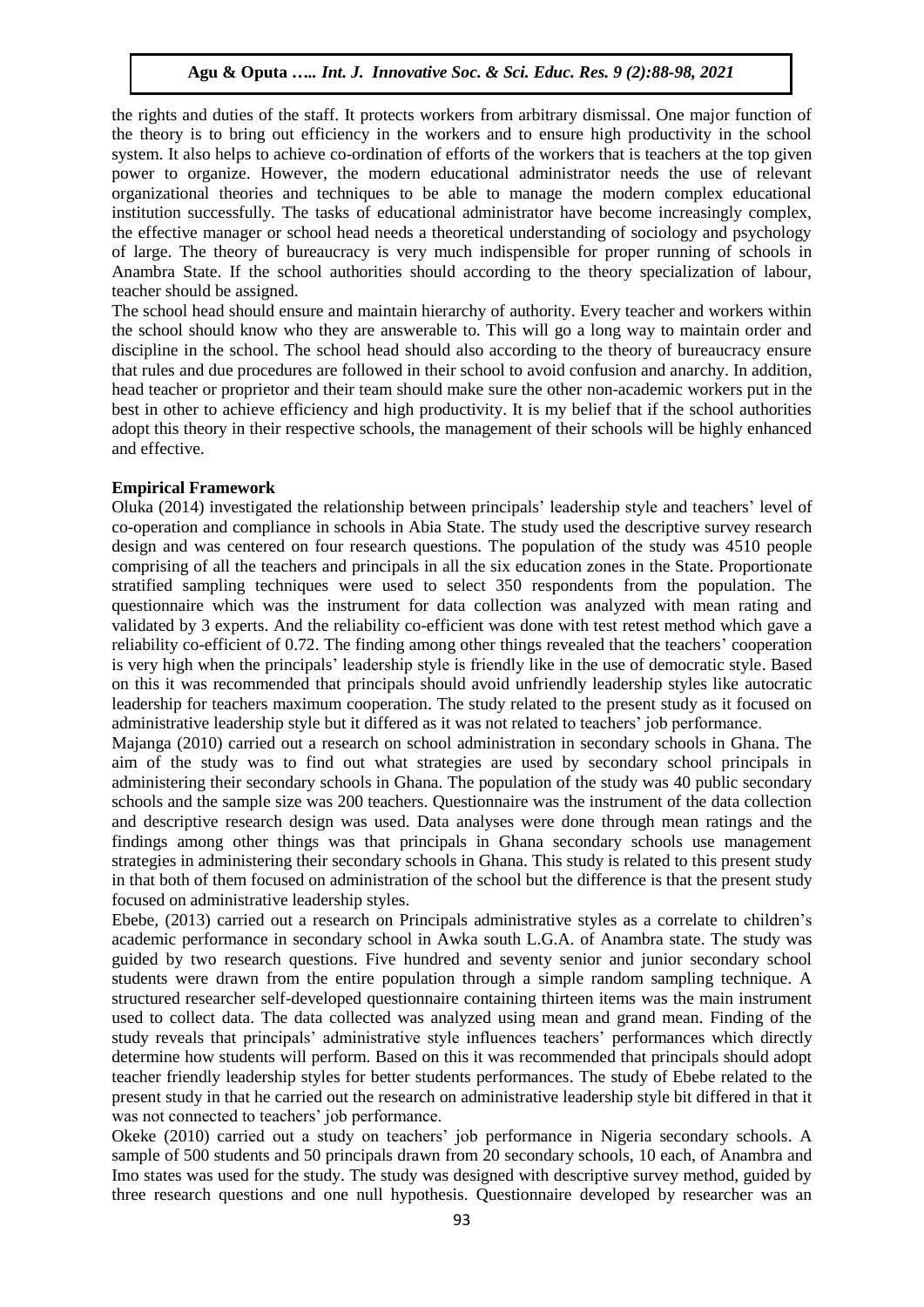instrument used for data collection and was administered on students and principals respectively. Mean scores were used to answer the research questions while the hypothesis was tested using Pearson's Product Moment Correlation Coefficient. The findings revealed that both students and principals perceived that the teachers task performance include helping students to learn more effectively and meeting their psychological needs. Based on the findings, recommendation which include the need for an emphasis on teachers registration with the teachers registration council and involvement of teachers in curriculum content development were made and conclusion drawn. The study relates to the present study as it covered teacher job performance and the difference is that it did not cover administrative leadership styles of principals.

# **Summary of Review of the Related Literature**

The review of related literature was carried out under the following sub-headings namely: conceptual framework, theoretical framework theoretical studies, empirical framework and the summary of review of the related literature. The study reviewed the following concepts: influence, administration, leadership style, teacher job performance and secondary school. The theoretical framework reviewed the human relations theory and the administrative theory. The theoretical studies covered behavioural theory of teacher job performance, teachers' compliance to principal's leadership styles and hierarchy of authority and procedural roles.

Under the empirical studies we have the works of Oluka (2014), Majanga (2010), Ebebe (2013) and Fine and Okeke (2010). However it was discovered that despite the fact that some related studies have been done on the topic but it was found out that none of them related administrative leadership style to teachers' job performance in Anambra State. This created a gap in knowledge which the researcher is seeking to cover in this study.

# **RESEARCH METHODS**

This chapter discussed the method and procedures in the conduct of the study. And this is presented under Research Design, Area of the Study, and Population of the Study, Sample and Sampling technique, Instrument of Data Collection, Validation of the instrument, Reliability of the Instrument, Method of Data Collection and Method of Data Analysis.

# **Research Design**

The researcher design used in the study is survey research design. This design has to do with the opinion, attitudes and behaviours of secondary school teachers regarding the influence of principals' leadership styles on teachers' performance in Anambra State. Akuezuilo and Agu (2012) explained a survey research as one in which a group of people or items are studied by collecting and analyzing data from only a few people or items considered to be representation of the entire group.

# **Area of the Study**

Anambra State is a state in the south eastern part of Nigeria. The capital of the state is Awka. It has a population of 4,055,048 people according to the 2006 census. Anambra State is bounded to the east by Enugu State, to the west by Delta State, to the North by Kogi State and to the south by Imo State. The people of the state are educationists, civil service, traders, industrialists, entrepreneurs and farmers and the State has been chosen for this study because of the efforts of the Governments over the years towards improvement of education in the State for both teachers and pupils and their overall interest in the education of their children.

# **Population of the Study**

The target population is the 2794 teachers in the 259 public secondary schools in Anambra State. This covered all the six education zones in Anambra State which includes Awka, Aguata, Ogidi, Onitsha Nnewi and Otuocha zones.

Sources: Resources and Statistics P.P.S.S.C. Awka 2016.

# **Sampling and Sampling Technique**

The sample size for the study is 699 teachers. A multistage sampling procedure was used in which 3 out of the six educational zones were selected through simple random sampling technique without replacement and Awka, Aguata and Ogidi Education zones were selected. Then the proportionate stratified sampling technique was applied to the population of the teachers in the 3 educational zones selected in which 25% of their population of teachers were selected to get the sample size of 699.

# **Instrument of Data Collection**

The researcher formulated a questionnaire – influence of principals' leadership styles on teachers' job performance questionnaire (IALSTJPQ) which covered various ways administrator's leadership styles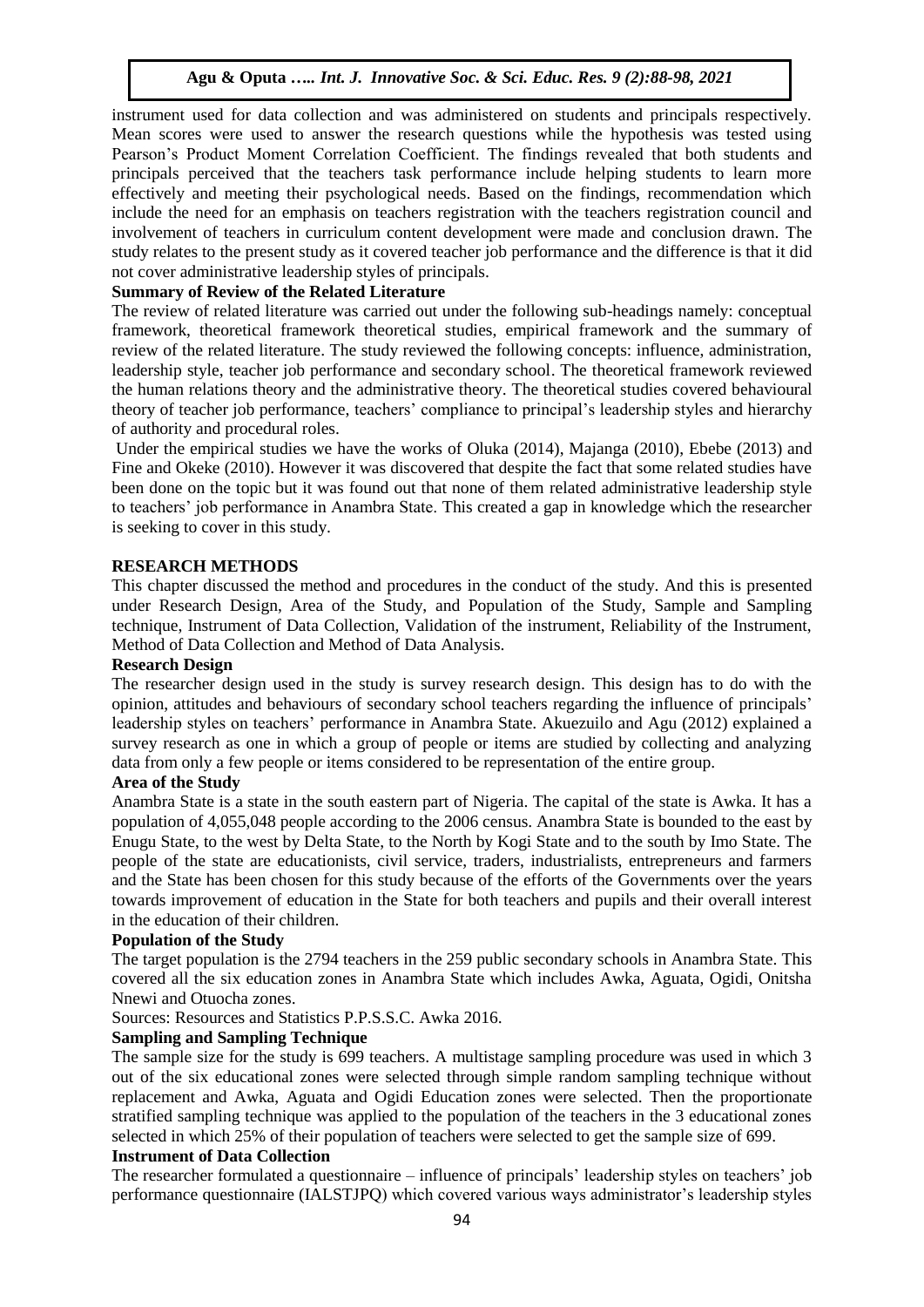influence teachers' job performances in Anambra State. The questionnaire was divided into two parts-Part A and Part B. Part A covered information about the respondents while part B contains the 10 items separated into 3 research questions.

# **Validation of the Instruments**

The instrument was subjected to face and content validation using three experts, two from Educational Management and Policy department and one from Educational Foundations measuring in measurement and evaluation. Those who validated the questionnaire made lot of corrections in questionnaire. The researcher effected all the corrections suggested by the experts. And final edition of the instrument was obtained after the researcher effected the necessary corrections required.

# **Reliability of the Instrument**

This was determined by a means of test retest method. In this case the same questionnaire was administered twice after a two weeks interval to 10 teachers from Enugu State which were not part of the original respondents. When the first and second results were correlated, it yielded a coefficient of 0.88 which the researcher considered reliable since the coefficient was high.

# **Method of Data Collection**

Questionnaire was used to collect data for the study. The researcher and two research assistants distributed the questionnaire to the 699 respondents. The researcher waited and collected the completed questionnaires from the respondents when they were through with it. However, the researcher also returned back to collect those of the respondents who were not disposed to fill the questionnaire at the spot. A total of 699 questionnaires were retrieved from the respondents.

# **Method of Data Analysis**

Mean rating was used to analyze the questionnaire items. And the decision rule for interpretation of the mean scores of the data is that 2.5 is the cut off mark for accepting an item at the agree level and mean ratings below 2.5 is to be taken as an indication of mean scores within the disagreed level.

# **PRESENTATION AND ANALYSIS OF DATA**

**Research Question 1**: *In what ways does laissez faire style influence teachers' job performance in secondary schools in Anambra State?*

| Table 1: Teachers' responses on the ways laissez faire style influence teachers' job performance |  |
|--------------------------------------------------------------------------------------------------|--|
| in secondary schools in Anambra State                                                            |  |

| S/N<br>items                                 | <b>Mean</b> | <b>Decision</b> |  |
|----------------------------------------------|-------------|-----------------|--|
| In my school my administrator                |             |                 |  |
| 11. Pays no attention to individual          |             |                 |  |
| interest in their work place                 | 3.06        | Accepted        |  |
| 12. Is less concerned about group            |             |                 |  |
| performance                                  | 3.23        | Accepted        |  |
| 13. Is unconcerned with staff activities     | 3.57        | Accepted        |  |
| 14. Leads the staff through non-             |             |                 |  |
| intervention in what they are doing          | 1.90        | Rejected        |  |
| 15. Does not supervise teachers in           |             |                 |  |
| their teaching                               | 1.78        | Rejected        |  |
| 16. Avoids interfering with peoples          |             |                 |  |
| ways of doing their work                     | 3.26        | Accepted        |  |
| 17. Believes that everybody knows what to do | 3.53        | Accepted        |  |
| <b>Grand Mean</b>                            | 2.90        | Accepted        |  |

From the result of the findings from Table 1; items 2,3, and 5 from the teachers responses all fall within the accepted level with of above 2.5 while items 1and 4 fall within the rejected level of below 2.50. This was why the grand mean of the respondents fall within the accepted level of 2.80 showing that teachers accepted that administrative leadership style influences teachers' job performances.

# **Summary of the Major Findings**

The result obtained from this analysis therefore revealed that teachers accepted that principals' leadership styles influences teachers' job performances.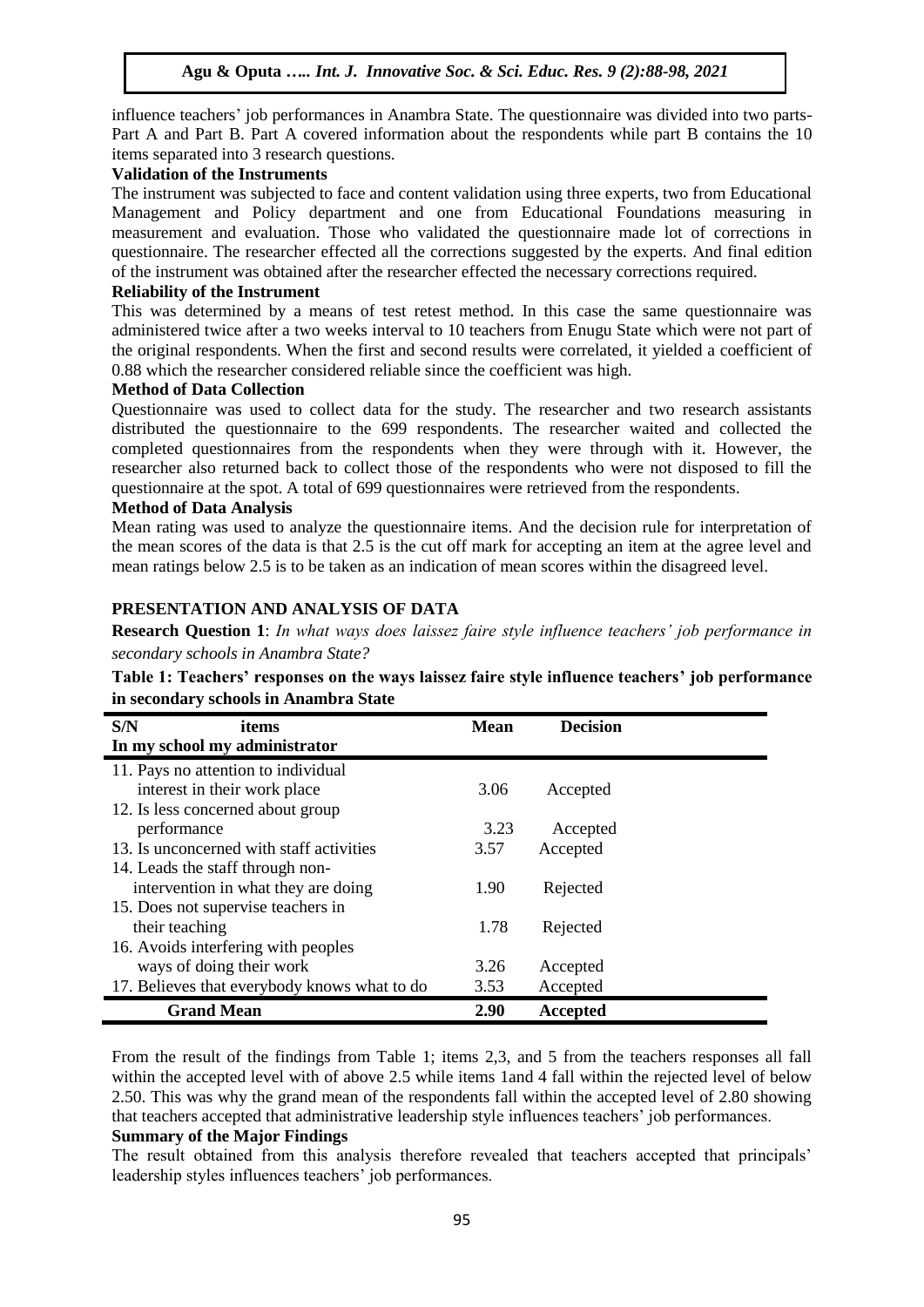**Agu & Oputa** *….. Int. J. Innovative Soc. & Sci. Educ. Res. 9 (2):88-98, 2021*

| S/N | items                                          | <b>Mean</b> | <b>Decision</b> |  |  |  |
|-----|------------------------------------------------|-------------|-----------------|--|--|--|
|     | In my school my administrator                  |             |                 |  |  |  |
|     | 1. Involves teachers in decision making        |             |                 |  |  |  |
|     | improves their morale to do better             | 2.17        | Rejected        |  |  |  |
|     | 2. Delegates duties to teachers improves their |             |                 |  |  |  |
|     | job performance                                | 3.21        | Accepted        |  |  |  |
| 3.  | Democratic leadership style make teachers      |             |                 |  |  |  |
|     | to work more                                   | 3.32        | Accepted        |  |  |  |
| 4.  | Encourages teachers to collaborate in doing    |             |                 |  |  |  |
|     | their assignment                               | 2.09        | Rejected        |  |  |  |
|     | Does not impose decisions on his teachers      | 3.19        | Accepted        |  |  |  |
|     | <b>Grand Mean</b>                              | 2.80        | Accepted        |  |  |  |

**Table 2: Teachers responses on ways democratic leadership style influence 'teachers' job performance in secondary schools in Anambra State**

From the result of the findings from Table 1; items 2,3, and 5 from the teachers responses all fall within the accepted level with of above 2.5 while items 1and 4 fall within the rejected level of below 2.50. This was why the grand mean of the respondents fall within the accepted level of 2.80 showing that teachers accepted that administrative leadership style influences teachers' job performances.

#### **Summary of the Major Findings**

The result obtained from this analysis therefore revealed that teachers accepted that principals' leadership styles influences teachers' job performances.

#### **DISCUSSION OF THE FINDINGS**

The discussion of the findings on the data collected and analyzed based on the responses to the questions in the questionnaire is organized under the following headings:

- $\triangleright$  The ways democratic leadership style influences teachers' job performance
- $\triangleright$  The ways autocratic leadership style influences teachers' job performance
- $\triangleright$  The ways good administrative leadership style can improve teachers' job performance
- $\triangleright$  The ways democratic leadership style influences teachers' job performance

The analysis of the responses to the items in research question 3 showed that the respondents agreed that the ways good leadership styles of principals improve teachers' job performance includes the fact that including teachers in decision making improves their morale, delegating duties to them improves their job performance, and that democratic and collaborative leadership styles help teachers to perform better. Chrislip and Liarson (2015) agreed that democratic leadership style influences teacher job performance through collective decision making. Lyons and Sneida (2009) argued that transactional leadership in its extreme form may be considered autocratic leadership style when a leader has a lot of power over the followers with regard to allowing staff to make input in management decisions. Ajdari (2011) was also of the opinion that motivation of employees in the course of leadership by management encourages the workers to perform higher which affects organizations positively. Burney (2007) was of the view that the level of performance of an employee relies not only on the actual skills but also on the level of motivation each leader exhibits which is a direct product of their leadership styles.

The ways autocratic leadership style influences teachers' job performance

The result of the analysis of the data showed that respondents agreed that teachers are aware of what leadership styles mean, know their school administrator's leadership style and will be aware if the principals leadership style is not good. Ministry of Education (2015) confirmed that in Nigeria for example that there are rapid and increasing awareness of principals' leadership styles in various sectors. Oluseyi and Anyo (2009) maintained that the behavious of the school principals is very important to teachers when it comes to the issues of how they influence their performance in their schools through their leadership styles. Ayodele (2014) opined that the behaviour of the leader is acceptable to the subordinates only if they continue to see the leader as a source of personal opportunities to improve performance and satisfaction. This goes a long way to show that teachers are taken cognizance of their administrator's leadership styles. Chrislip and Liarson (2015) opined that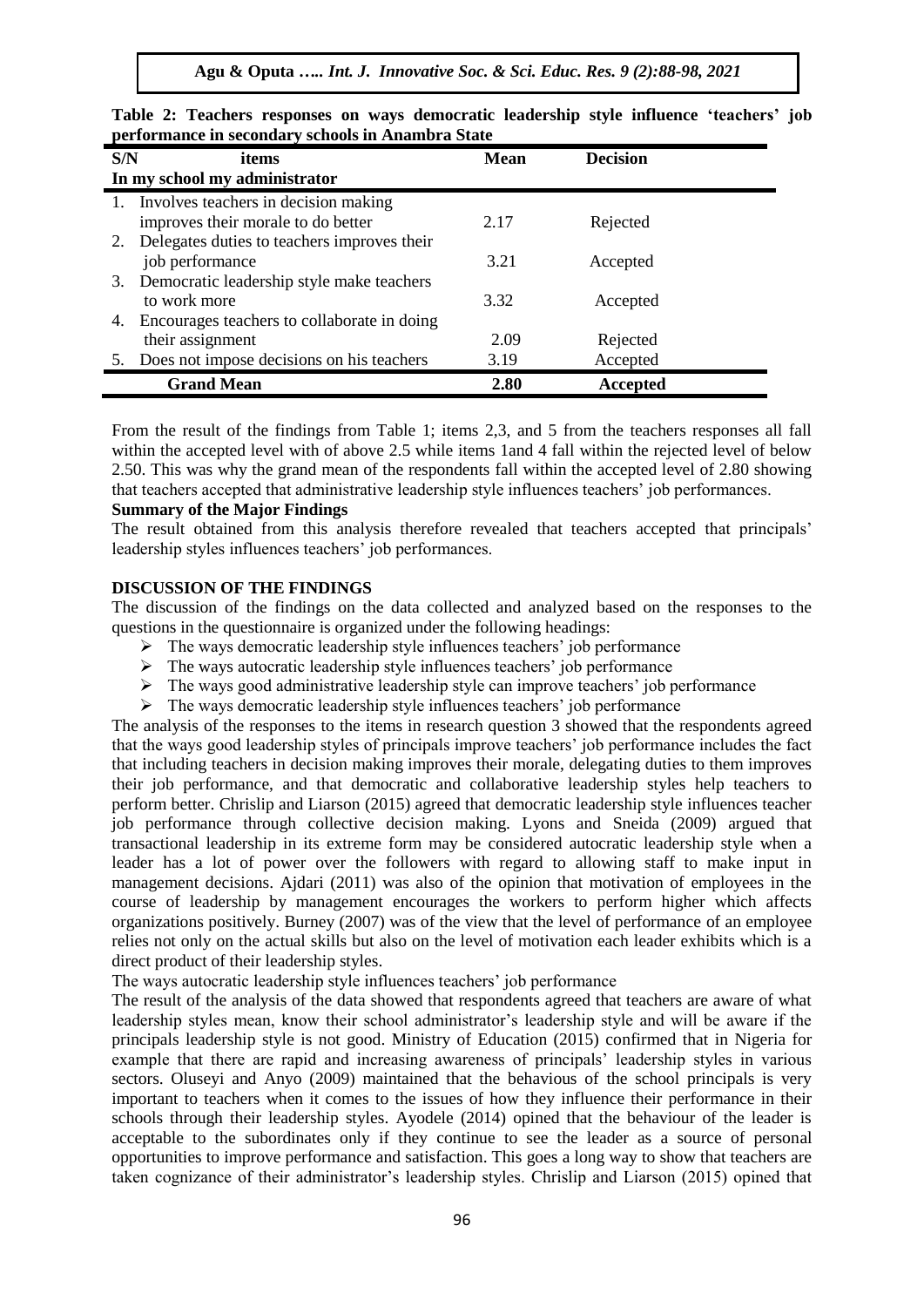authoritative leaders who insist on doing things by themselves alone while subordinates are watching them without telling anybody else what they are doing is an indication of a bad leadership style.

The ways laissez faire leadership style influences teachers' job performance

The analyses of the items in research questions 2 also indicated that the ways administrative leadership style influences teachers' job performance includes the fact that good leadership style of principals improve teachers' performance, that bad leadership style affects teachers' performance negatively and that leadership styles of principals affects teachers' motivation on their jobs. Bogler (2016) said that leadership behaviour can affect trust and satisfaction of employees to organization and that organizational citizenship behaviour further enhances the relationship between leadership style and organizational commitment directly. Meindl (2016) argued that teachers' performance is determined by the workers level of participation in the day to day running of the organization. Osabiya and Ikenga (2015) revealed that there is significant relationship between laissez faire leadership styles and employee performance.

# **CONCLUSION**

The result obtained from this analysis therefore made the researcher to conclude that teachers are aware of their principals' leadership styles and that principals' leadership styles influences teachers' job performances.

# **RECOMMENDATIONS**

As a result of this study the following recommendations are hereby made:

- 1. Principals should be trained with the necessary skills to apply leadership styles in the various organizations for better results.
- 2. They should be trained on different leadership styles so as to know the best ones to apply in their various schools.
- 3. Moreover principals should be helped by the government to improve on their application of democratic and laissez faire leadership styles.

# **REFERENCES**

- Agu, N. & Akuezuilo, C.O. (2012).Research and statistic in education and social science: Method of application. Awka: Nuel Center Publishers and Academic Press-Ltd.
- Akan, P. O. (2006). Motivation and job satisfaction. Unpublished M.Sc. Dissertation Nnamdi Azikiwe University, Awka.
- Andrew, S. (2007). School management and supervision. Owerri Publishers.
- Awoska, M. O. (2012). An introduction to vocational and technical education in Nigeria. Enugu: Denny Publishers.
- Ayodele, J.B. (2014). Introduction to educational planning, Administration and supervision" Yemi Publishing Services, Ado-Ekiti. pp. 56-78.
- Bales, C.V. (2015).The Modern School Principal; a Summary Report. Canberra: Commonwealth Schools Commission.
- Bellary, M. (1989). Agriculture and economic instability. Englang Publishers.
- Bryler, E. N. (2016). Educational organization and administration: concepts, practice, and issues. (3nd Edition). London: Jason high Publishers.
- Bunmi, Omolayo (2015), Effect of Leadership Style on Job-Related Tension and Psychological Sese of Community in Work Organizations: A Case Study of Four Organizations in Lagos State, Nigeria, Bangladesh e-Journal of Sociology, 4(2).
- Cambell J. P. (2015). Management: An introduction and Nigerian Perspective. Enugu: Precision Printers and Publishers.
- Casting, A. (2016). Competency-based teaching and training. London: Macmillan.
- Chandan, J. S. (1987). Management theory and practice. New York; Vikas Publishing House.
- Chandrasekar, K. (2011). Workplace Environment and its Impacton Organizations. International Journal of Enterprise Computing and Business Systems, 1(1), 1-19.
- Chrislip, S. & Larson N. C. (2015). Determination of the extent to which strategic planning is practiced in secondary schools in Kenya: A case study of Machakos Country-Kenya Asian Journal of Education and E-Learning 1-(3), 124-136.